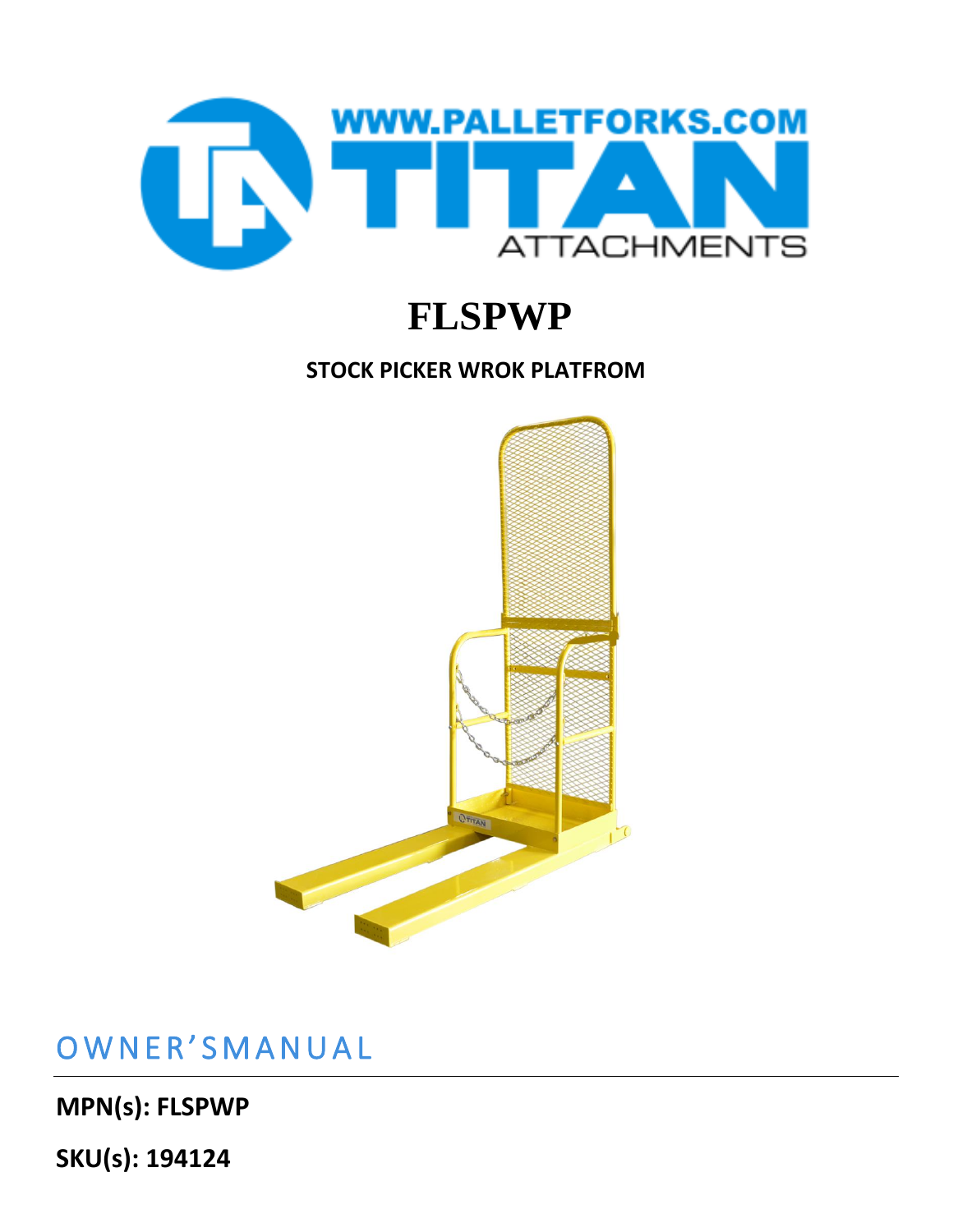### **UPC(s): 840009205767**

## P A R T S D I A G R A M / E X P L O D E D V I E W



| <b>ITEM</b>    | <b>PART</b>     | <b>DESCRIPTION</b>          | <b>QTY</b>     |
|----------------|-----------------|-----------------------------|----------------|
| 1              | FLSPWP01        | <b>BOTTOM ASSEMBLY</b>      | 1              |
| $\overline{2}$ | FLSPWP02        | <b>BEND PIPE</b>            | $\overline{2}$ |
| 3              | <b>FLSPWP03</b> | <b>LOCK PIN</b>             | $\overline{2}$ |
| 4              | <b>FLSPWP04</b> | <b>STRAIGHT PIPE</b>        | $\overline{2}$ |
| 5              | <b>FLSPWP05</b> | <b>CHAIN</b>                | $\overline{2}$ |
| 6              | <b>FLSPWP06</b> | <b>BOTTOM MESH ASSEMBLY</b> | 1              |
| 7              | <b>FLSPWP07</b> | <b>LOCKING PIPE</b>         | $\overline{2}$ |
| 8              | <b>FLSPWP08</b> | <b>TOP MESH ASSEMBLY</b>    |                |